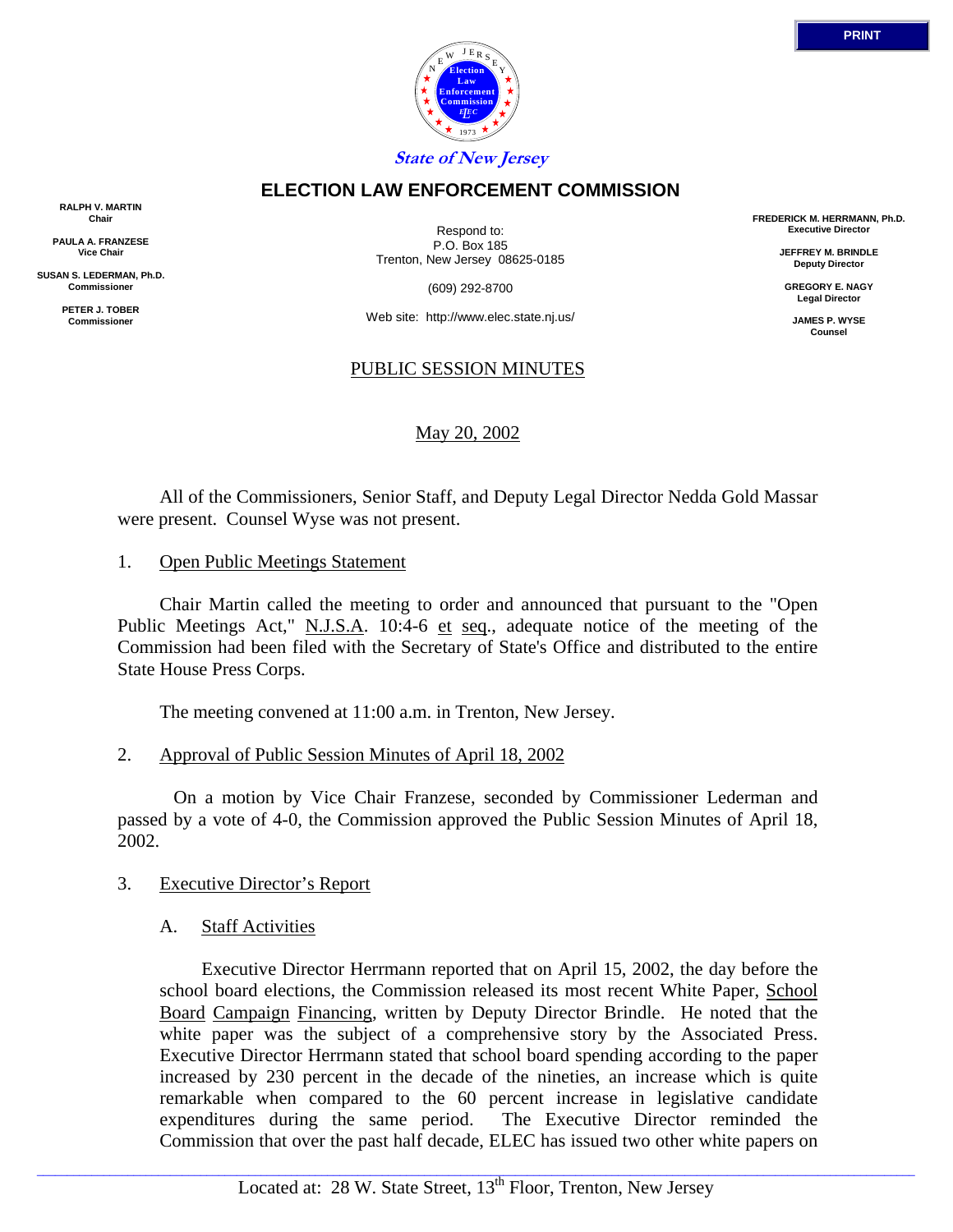local spending: a 1997 study of county political party committees and a 2000 study of local elections. He said that all three papers demonstrated significant increases in campaign finance activity at the local level. Executive Director Herrmann added also that the school board paper demonstrated a noticeable increase in partisan involvement in the traditionally non-partisan school board elections and noted that budget approval rates increased as voter turnout declined and partisan activity increased.

 Executive Director Herrmann reported that the Legal and Computer staffs have added a new search function to the ELEC web site. According to the Executive Director, the new "alphabetical list of final decisions" now makes it much easier for the media and the public to search for these important enforcement documents. The Executive Director mentioned that each decision listed is hyperlinked to its complete text.

 Executive Director Herrmann advised the Commission that on March 16, 2002, Associate Director of Compliance and Information Linda White and Associate Compliance Officer Kim Key ran a filing seminar in Passaic County. He said that two other seminars were conducted by Compliance and Information staff at the Roebling Building in Trenton on April 5, and May  $1<sup>st</sup>$ , 2002.

 Executive Director Herrmann informed the Commission that the Compliance and Information staff is moving ahead in the implementation of the new Lobbyist Photo-ID Program to help insure state house security. According to the Executive Director, ELEC will issue a laminated ID card using pictures that lobbyists will be required to file with the Commission. He noted that the staff will also provide each lobbyist with a chain necklace to hold and display the badge. Executive Director Herrmann reported that Assistant Compliance Officer Michelle McDevitt left the Commission on May 3, 2002, and that we all wish her well with her new position in the insurance industry.

#### B. Budget News

 Executive Director Herrmann stated that on April 29, and May 7, 2002, Deputy Director Brindle, Director of Administration Barbra Fasanella, and he attended respectively the Senate and Assembly Budget Hearings for the Department of Law and Public Safety. He said that ELEC received no questions at either hearing this year nor did it receive a written question from the Office of Legislative Services. The Executive Director mentioned that Assemblyman Thomas H. Kean, Jr. (R-21) did comment to the Attorney General about whether or not the Commission had the necessary resources to enforce the law if the state decides to crack down on pay-to-play activities. The Executive Director reiterated that ELEC's budget for next year will probably be \$2.8 million, or five percent less than its downwardly adjusted appropriation for FY-2002. He said that this cut equals the average across the board reduction that all governmental agencies are experiencing during the state's current fiscal difficulties.

 Executive Director Herrmann emphasized that ELEC's ongoing concern about the lack of adequate administration and enforcement of campaign finance laws at the local level should be heightened by recent federal indictments as well as the findings of its white papers that were cited earlier. He added that the Commission's call for a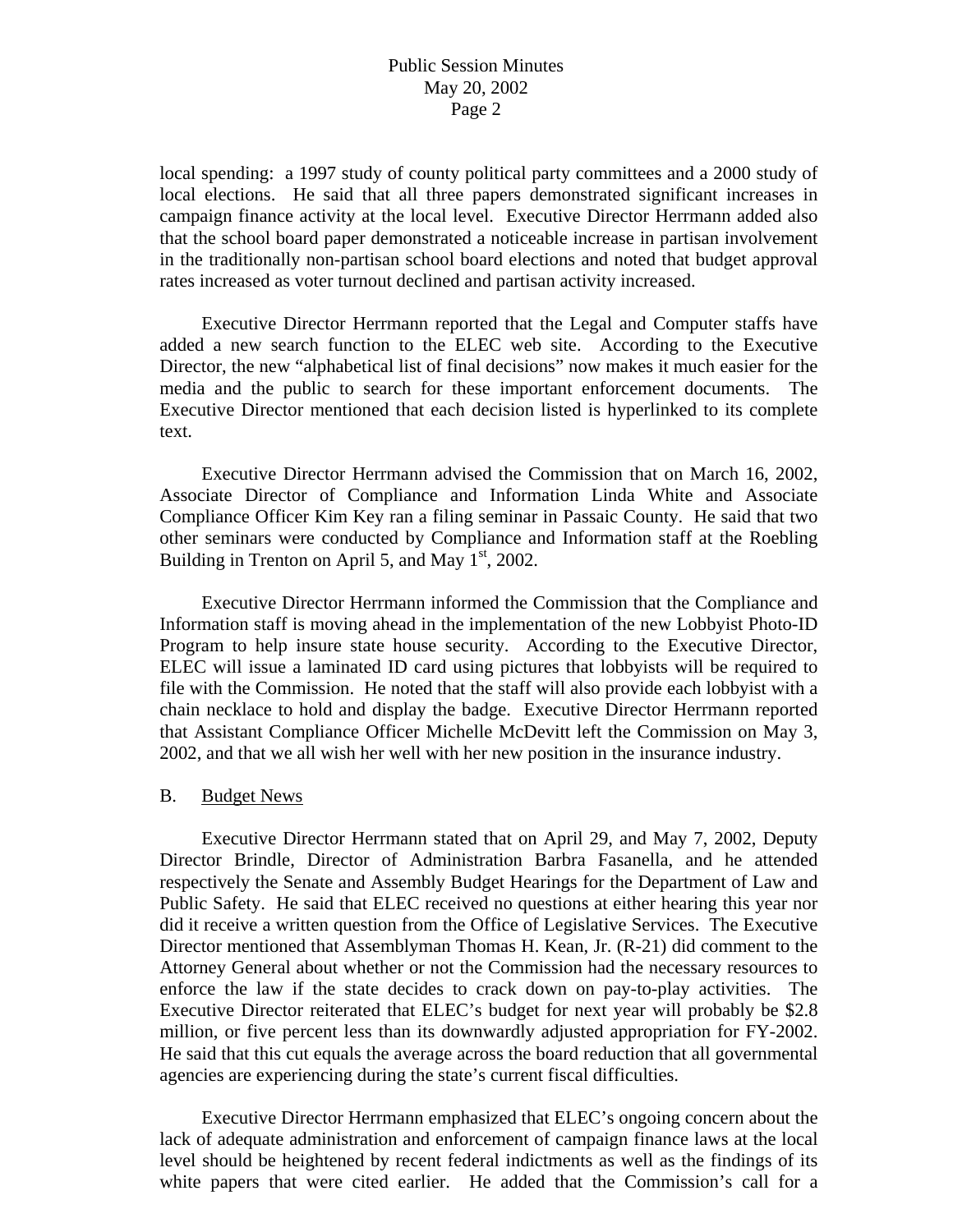doubling of its budget after the state's fiscal condition improves seems more necessary that ever. The Executive Director noted that ELEC would use the additional funding to create a local contributions/expenditures database, more thoroughly review local reports, and initiate a local educational outreach program.

### C. Public Financing Study

 Executive Director Herrmann mentioned to the Commissioners that staff suggests that the Commission begin to discuss its recommendations for its comprehensive gubernatorial public financing report at the July meeting. He said that by then, the staff will have had time to digest the testimony given at the Commission's two hearings. The Executive Director informed the Commission that over the summer, the independent review by an accounting firm of gubernatorial expenditures will proceed providing additional information for the report, which should be issued in the Fall.

### D. Summer Meeting Schedule

 June 20, 2002, at 11:00 a.m. in Trenton; and July 11, 2002, at 11:00 a.m. in Trenton.

### 4. Public Hearing Concerning Proposed Amendments to Commission Regulations

A public hearing concerning two proposals for amendments to the Commission's regulations was conducted. The first proposal requires legislative agents to submit photographs for improved identification. The second implements recently-enacted statutory changes to contribution limits that became effective on January 8, 2002, and proposes a new rule that clarifies that Commission penalty proceedings are subject to the provisions of the Administrative Procedure Act.

 A court reporter was present to record the public hearing discussion. Roxanne Vivanco, New Jersey Citizen Action, offered testimony. Copies of the transcript will be available upon request.

 Legal Director Nagy noted that the proposals will be ripe for adoption at the Commission's June meeting. He advised the Commission that there will be an agencyinitiated change in N.J.A.C. 19:25-11.2, the contribution limit chart, to establish the contribution limit from a national party committee to a legislative leadership committee at \$25,000 per year, not \$37,000 per year as appeared in the proposal.

 On a motion by Commissioner Tober, seconded by Commissioner Lederman and passed by a vote of 4-0, the Commission voted to close the public hearing.

#### 5. Advisory Opinion 01-2002

 A request for an Advisory Opinion was received on April 12, 2002, from Thomas V. O'Neil, Executive Vice President, The Marcus Group, Inc. (TMG), a firm that is registered as a legislative agent under the Legislative Activities Disclosure Act. Mr. O'Neil asked whether or not "lobbying activity" to support or oppose a "grant resolution" before the State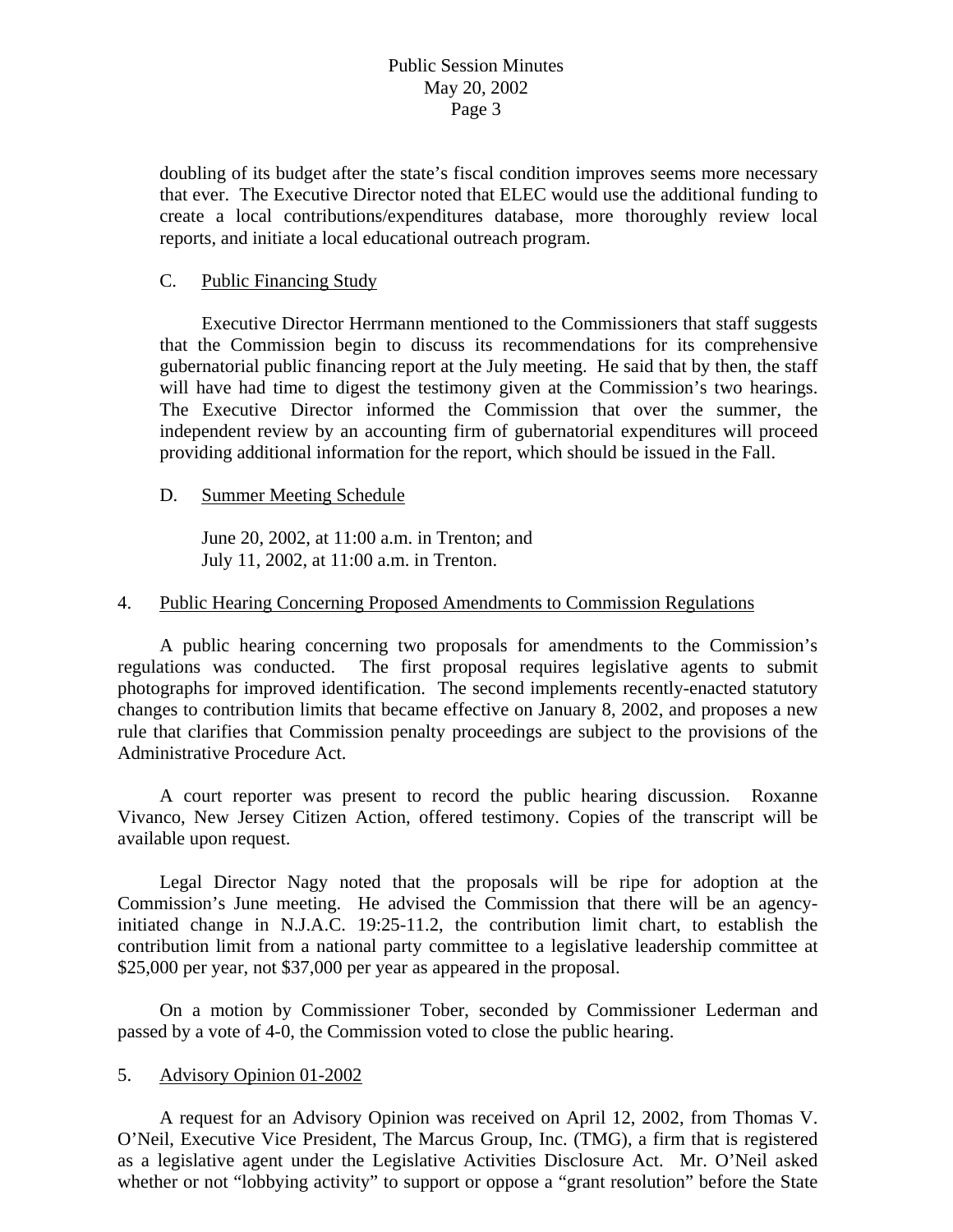# Public Session Minutes May 20, 2002 Page 4

House Commission (SHC) is subject to reporting pursuant to the Legislative Activities Disclosure Act. The Commission reviews the "sale and leasing of state owned properties." Though the Act does not specifically authorize the Election Law Enforcement Commission to issue advisory opinions concerning lobbying, ELEC regulations provide that the ELEC may, in its discretion, provide an advisory opinion concerning the applicability of the Lobbying Act to a specific set of facts and circumstances.

 Mr. O'Neil writes that the SHC was created by the Legislature in 1953, and that "the majority of the Commission's membership comes from the legislative branch of government." According to Mr. O'Neil, the SHC for example, might be asked to approve "Green Acres property for private use." Prior to consideration by the SHC and prior to its approval of a "grant resolution," presumably a resolution to authorize the private use of Green Acres property, the proposal would be reviewed by the New Jersey Department of Environmental Protection (NJDEP).

 Mr. O'Neil indicated that TMG might conduct "lobbying activity" to support or oppose a "grant resolution" before the SHC or the NJDEP. Staff noted that by use of the term "lobbying activity," Mr. O'Neil means that legislative agents employed by TMG or their clients will communicate with members or staff of the SHC or with members or staff of NJDEP to influence the approval or disapproval of the "grant resolutions."

 In its response, staff suggested that ELEC advise Mr. O'Neil that communications undertaken by a legislative agent before either the SHC or NJDEP to support or oppose a "grant resolution" for State-owned property are activities to influence legislation and are subject to the requirements of the Lobbying Act and ELEC regulations.

 Legal Director Nagy explained that the term "legislature" is defined by the Lobbying Act to include "the Senate and General Assembly of the State of New Jersey and all committees and commissions established by the Legislature or by either House thereof." Further, he noted that the Lobbying Act defines the term "legislation" to include "....all bills, resolutions, amendments, nominations and appointments pending or proposed in either House of the Legislature, and all bills and resolutions which, having passed both Houses, are pending approval by the Governor." Accordingly, the definition of "legislation" includes "all….resolutions," and does not distinguish or otherwise exclude specific categories of resolutions, such as the "grant resolutions" described by Mr. O'Neil. Therefore, there is no basis to exclude "grant resolutions" from the scope of the definition in the view of staff.

 In conclusion, Legal Director Nagy indicated that staff recommended that ELEC advise Mr. O'Neil that all communications with the SHC or NJDEP by a legislative agent to secure or prevent a "grant resolution" are subject to the requirements of the Lobbying Act and ELEC regulations as attempts to influence legislation.

 A court reporter was present to record the discussion of Advisory Opinion 01-2002. Copies of the transcript will be available upon request.

 On a motion by Commissioner Lederman, seconded by Vice Chair Franzese and passed by a vote of 4-0, the Commission approved the recommendation and directed staff to issue the advisory opinion.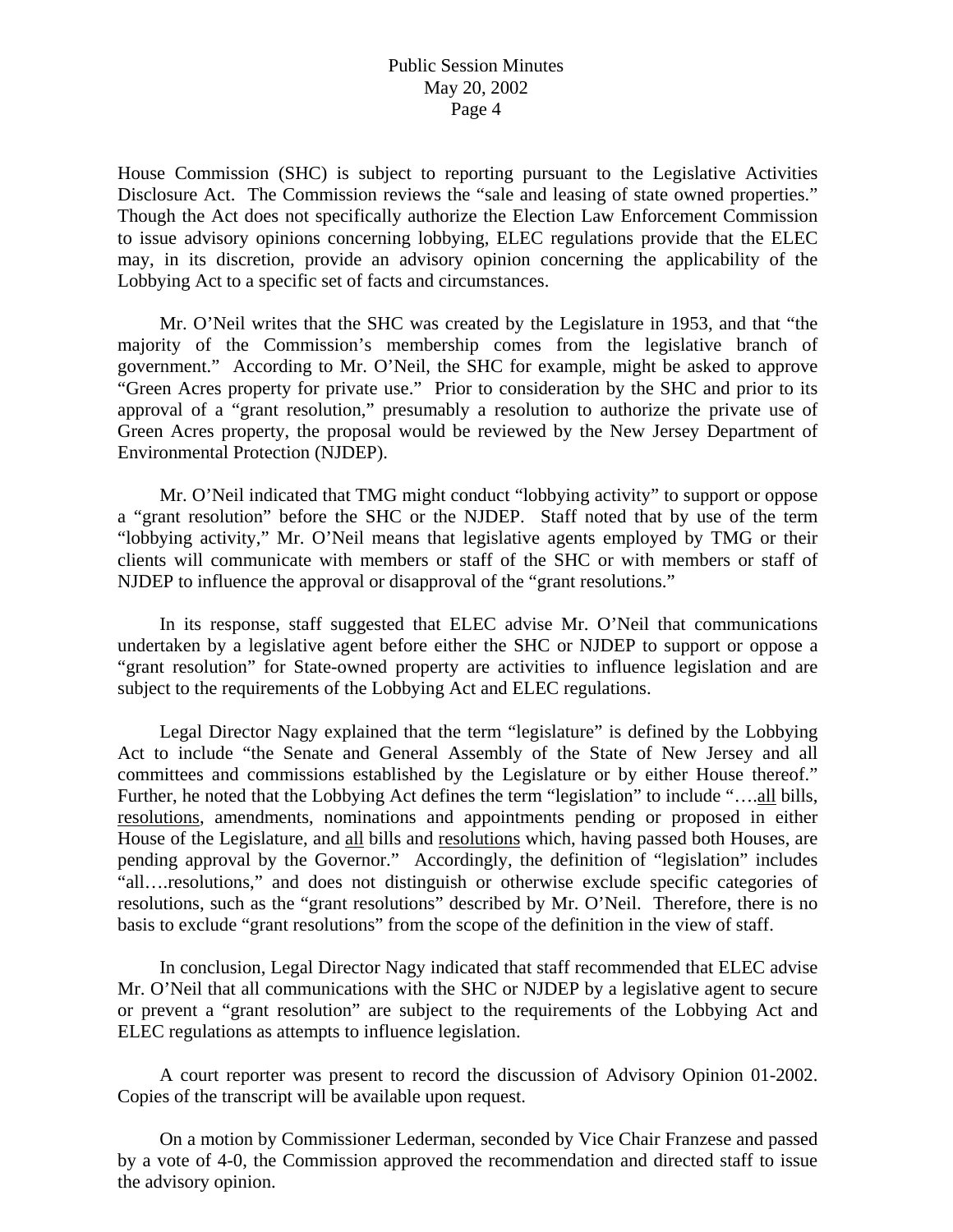#### 6. Advisory Opinion 02-2002

 Peter G. Sheridan, Esq., representing the Republican National Committee (RNC) submitted an advisory opinion request on March 27, 2002. It was noted that by letter dated April  $2<sup>nd</sup>$ , staff requested an amplification of the fact record, and Mr. Sheridan submitted a letter on April  $12<sup>th</sup>$  with the requested information.

 The request submitted by the RNC asked whether or not it could pay approximately \$100,000 of legal expenses "incurred by New Jersey republicans" arising out of litigation undertaken in the spring of 2001 to challenge the apportionment of legislative districts in this State, and if so whether or not those payments would be subject to reporting or contribution limits under the Campaign Contributions and Expenditures Reporting Act.

 The plaintiffs included several minority voters in several legislative districts and the State Senate Republican Majority (SRM) and Assembly Republican Majority (ARM). SRM and ARM are registered as and file reports with the Commission as legislative leadership committees of the Republican party leadership of the New Jersey Senate and Assembly, respectively.

 Staff recommended that the expenditures made by the RNC in regards to this litigation be reported as in-kind contributions to the RSC and the two respective republican legislative committees. The in-kind contributions are subject to contribution limits on a national political party committee contained in the Act and regulations. For further detail, see the Advisory Opinion memorandum.

 A court reporter was present to record the discussion of Advisory Opinion 02-2002. Copies of the transcript will be available upon request.

 Mr. Sheridan consented to an extension of the time to issue a response to his request for an advisory opinion and agreed that the request be considered at the Commission's June, 2002 meeting.

 On a motion by Commissioner Tober, seconded by Vice Chair Franzese and passed by a vote of 4-0, the Commission determined to carry the discussion of Advisory Opinion Request No. 02-2002 for its June, 2002 meeting.

# 7. Resolution to go into Executive Session

 On a motion by Commissioner Lederman, seconded by Commissioner Tober and passed by a vote of 4-0, the Commission resolved to go into Executive Session to discuss the following matters which will become public as follows:

A. Final Decision Recommendations in violation proceedings which will not become public. However, the Final Decisions resulting from those recommendations will become public not later than seven business days after mailing to the named respondents.